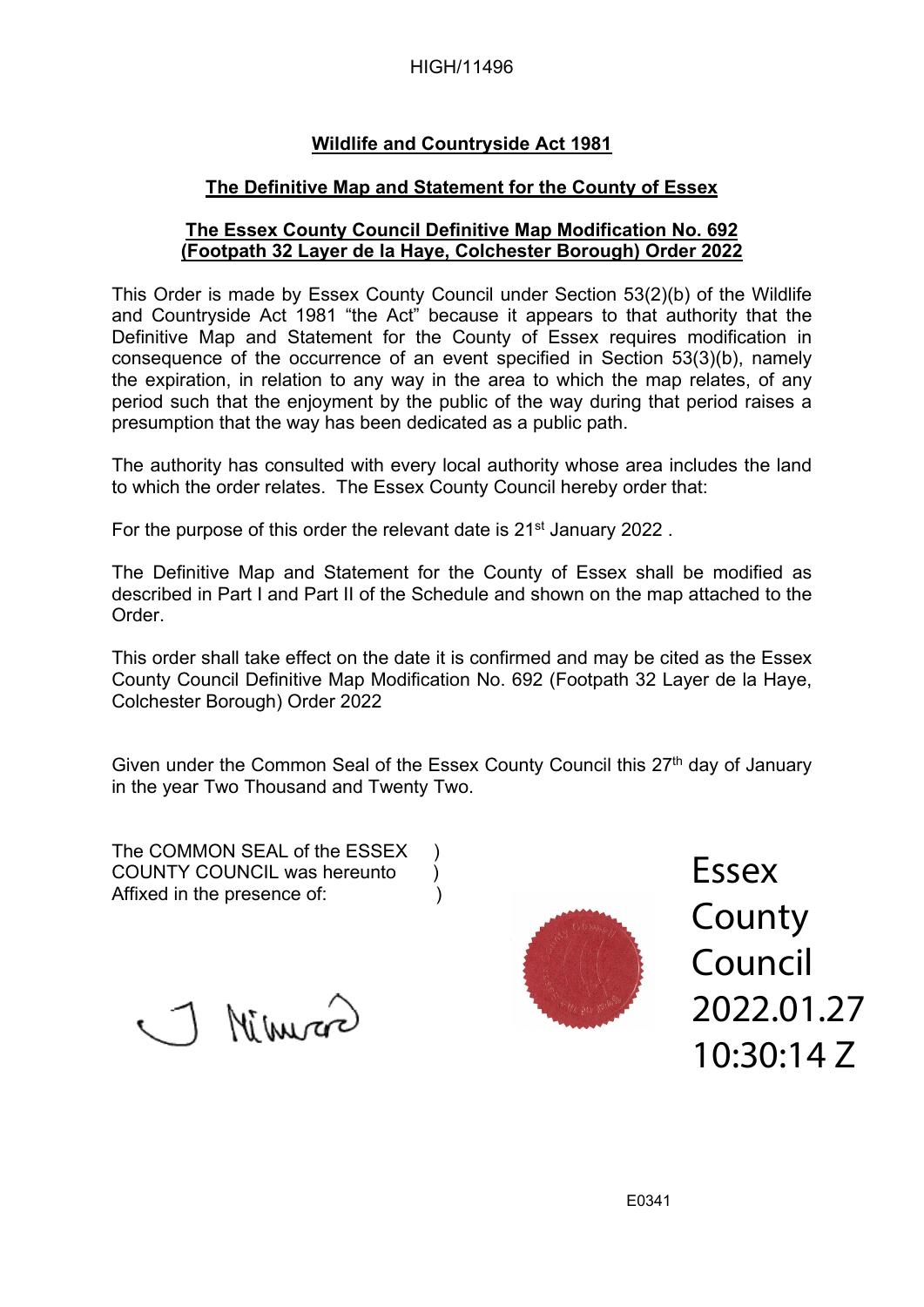#### HIGH/11496

# **SCHEDULE**

# **PART I**

## **Modification of Definitive Map**

#### **Description of path or way to be added**

1) A length of public footpath numbered 32 Layer de la Haye from Old Forge Road at point A on the order plan in a generally northerly direction for a distance of approximately 226 metres to meet Footpath 3 at Point B. The width of the way is two metres.

## **PART II**

## **Modifications of Definitive Statement**

# **Variations of particulars of path or way**

### **The statement for the parish of Layer de la Haye shall be amended as follows:**

| <b>OS Sheet</b><br>No. | Path No. | <b>Classification</b> | <b>Position and Description</b>                                                                                                                                       |
|------------------------|----------|-----------------------|-----------------------------------------------------------------------------------------------------------------------------------------------------------------------|
| 92SE<br>9720           | 32       | FP                    | From Old Forge Road in a<br>generally northerly direction for a<br>distance of approximately 226<br>metres to meet Footpath 3. The<br>width of the way is two metres. |